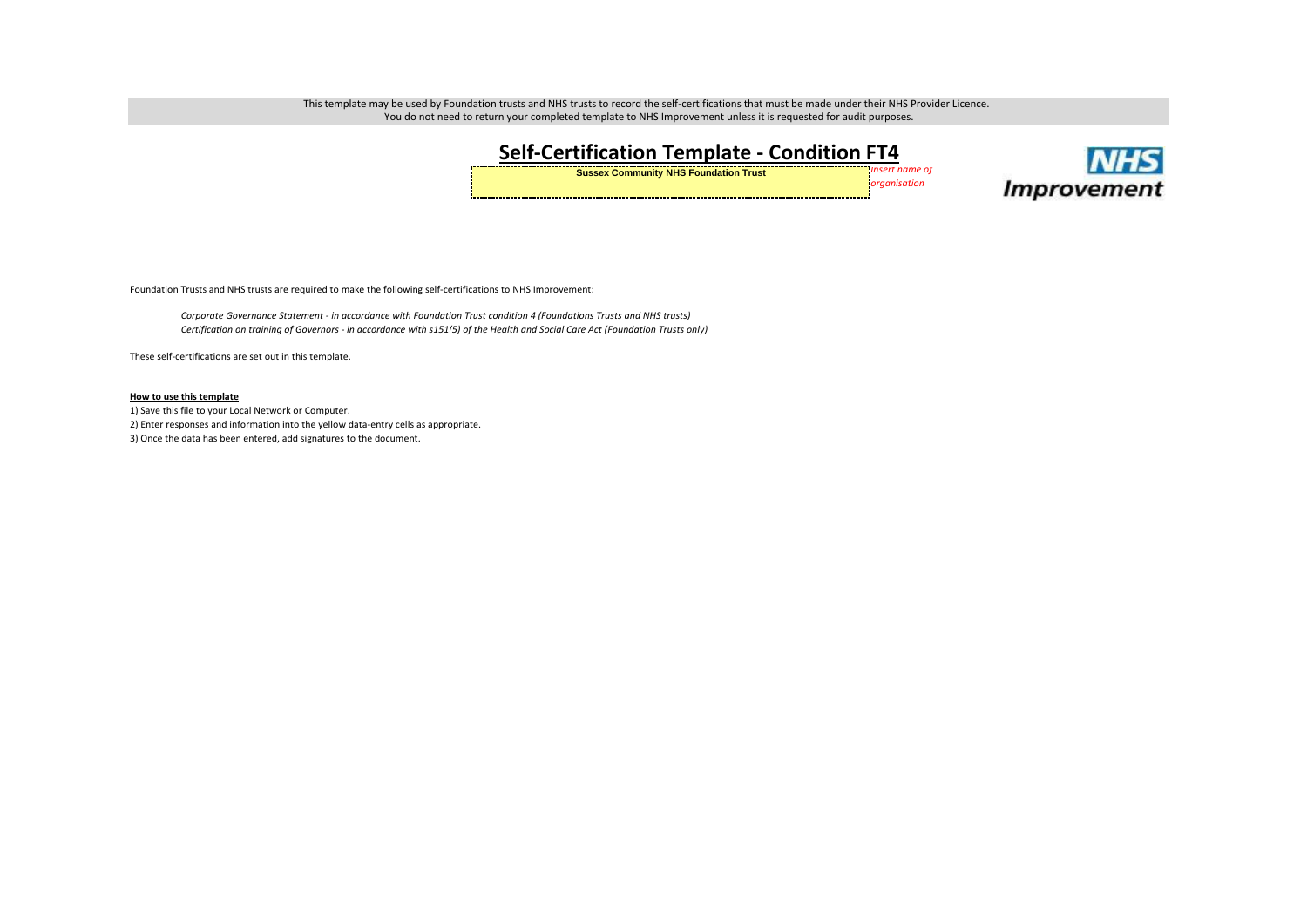|                                                                                                                                                                 | <b>Worksheet "FT4 declaration"</b><br>Financial Year to which self-certification relates                                                                                                                                                                                                                                                                                                                                                                                                                                                                                                                                                                                                                                                                                                                                                                                                                                                                                                                                                                                                                                                                                                                                                                                                                                                                                                                             |                  | 2021-22                                                                                                                                                                                                                                                                                                                                                                                                                                                                                                                                                                                                                                                                                                                                                                    | lease Respond |  |  |  |  |
|-----------------------------------------------------------------------------------------------------------------------------------------------------------------|----------------------------------------------------------------------------------------------------------------------------------------------------------------------------------------------------------------------------------------------------------------------------------------------------------------------------------------------------------------------------------------------------------------------------------------------------------------------------------------------------------------------------------------------------------------------------------------------------------------------------------------------------------------------------------------------------------------------------------------------------------------------------------------------------------------------------------------------------------------------------------------------------------------------------------------------------------------------------------------------------------------------------------------------------------------------------------------------------------------------------------------------------------------------------------------------------------------------------------------------------------------------------------------------------------------------------------------------------------------------------------------------------------------------|------------------|----------------------------------------------------------------------------------------------------------------------------------------------------------------------------------------------------------------------------------------------------------------------------------------------------------------------------------------------------------------------------------------------------------------------------------------------------------------------------------------------------------------------------------------------------------------------------------------------------------------------------------------------------------------------------------------------------------------------------------------------------------------------------|---------------|--|--|--|--|
| <b>Corporate Governance Statement (FTs and NHS trusts)</b>                                                                                                      |                                                                                                                                                                                                                                                                                                                                                                                                                                                                                                                                                                                                                                                                                                                                                                                                                                                                                                                                                                                                                                                                                                                                                                                                                                                                                                                                                                                                                      |                  |                                                                                                                                                                                                                                                                                                                                                                                                                                                                                                                                                                                                                                                                                                                                                                            |               |  |  |  |  |
| The Board are required to respond "Confirmed" or "Not confirmed" to the following statements, setting out any risks and mitigating actions planned for each one |                                                                                                                                                                                                                                                                                                                                                                                                                                                                                                                                                                                                                                                                                                                                                                                                                                                                                                                                                                                                                                                                                                                                                                                                                                                                                                                                                                                                                      |                  |                                                                                                                                                                                                                                                                                                                                                                                                                                                                                                                                                                                                                                                                                                                                                                            |               |  |  |  |  |
|                                                                                                                                                                 | <b>Corporate Governance Statement</b>                                                                                                                                                                                                                                                                                                                                                                                                                                                                                                                                                                                                                                                                                                                                                                                                                                                                                                                                                                                                                                                                                                                                                                                                                                                                                                                                                                                | Response         | <b>Risks and Mitigating actions</b>                                                                                                                                                                                                                                                                                                                                                                                                                                                                                                                                                                                                                                                                                                                                        |               |  |  |  |  |
| $\mathbf{1}$                                                                                                                                                    | The Board is satisfied that the Licensee applies those principles, systems and standards of good corporate<br>governance which reasonably would be regarded as appropriate for a supplier of health care services to the<br>NHS.                                                                                                                                                                                                                                                                                                                                                                                                                                                                                                                                                                                                                                                                                                                                                                                                                                                                                                                                                                                                                                                                                                                                                                                     | <b>Confirmed</b> | The Board is confident the mechanisms investigated as part of the CQC inspection of the Trust in October 2017, which included a<br>included assessment and delivered a Good rating, are still enforced and valid for the effective corporate governance of the Trust.<br>The Trust's overall CQC rating was also Good with some areas Outstanding. This confidence i<br>Well Led Review conducted by EY which found that the governance of the organisation enabled effective oversight of the strategy<br>From Each restrict to the assurance was provided to the Board as part of preparation for CQC inspection in 2020 which<br>and delivery of healthcare. Further assurance was provided to the Board as part of preparation for CQC i                               | <b>IRFFI</b>  |  |  |  |  |
| $\overline{2}$                                                                                                                                                  | The Board has regard to such guidance on good corporate governance as may be issued by NHS Improvement<br>from time to time                                                                                                                                                                                                                                                                                                                                                                                                                                                                                                                                                                                                                                                                                                                                                                                                                                                                                                                                                                                                                                                                                                                                                                                                                                                                                          | <b>Confirmed</b> | The Board is confident that there are no risks to the Trust's corporate governance arrangements and structures and that thre are<br>systems in place that enable it to keep abreast of new guidance and/or regulatory requirements as issued from time to time.                                                                                                                                                                                                                                                                                                                                                                                                                                                                                                            | <b>IREF!</b>  |  |  |  |  |
| $\overline{\mathsf{3}}$                                                                                                                                         | The Board is satisfied that the Licensee has established and implements:<br>(a) Effective board and committee structures;<br>(b) Clear responsibilities for its Board, for committees reporting to the Board and for staff reporting to the<br>Board and those committees: and<br>(c) Clear reporting lines and accountabilities throughout its organisation.                                                                                                                                                                                                                                                                                                                                                                                                                                                                                                                                                                                                                                                                                                                                                                                                                                                                                                                                                                                                                                                        | Confirmed        | Il Committees have clear Terms of Reference setting out responsibilities and reporting lines and these are reviewed annually as<br>bart of committee self-assessments of their effectiveness. Executive governance arrangements are also supported by a formal<br>neetings structure, with all groups properly constituted and with clear accountabilities extending across the Trust's Area structure.                                                                                                                                                                                                                                                                                                                                                                    | REFI          |  |  |  |  |
| $\overline{a}$                                                                                                                                                  | The Board is satisfied that the Licensee has established and effectively implements systems and/or processes:<br>(a) To ensure compliance with the Licensee's duty to operate efficiently, economically and effectively;<br>(b) For timely and effective scrutiny and oversight by the Board of the Licensee's operations<br>(c) To ensure compliance with health care standards binding on the Licensee including but not restricted to<br>standards specified by the Secretary of State, the Care Quality Commission, the NHS Commissioning Board and<br>statutory regulators of health care professions;<br>(d) For effective financial decision-making, management and control (including but not restricted to<br>appropriate systems and/or processes to ensure the Licensee's ability to continue as a going concern);<br>(e) To obtain and disseminate accurate, comprehensive, timely and up to date information for Board and<br>Committee decision-making;<br>(f) To identify and manage (including but not restricted to manage through forward plans) material risks to<br>compliance with the Conditions of its Licence;<br>(g) To generate and monitor delivery of business plans (including any changes to such plans) and to receive<br>internal and where appropriate external assurance on such plans and their delivery; and<br>(h) To ensure compliance with all applicable legal requirements. | <b>Confirmed</b> | The Board has considered where it can draw assurance against these Licence criteria as part of the self-certification process. A full<br>ist of such sources of assurance/evidence is contained in the Board report accompanying the self-certification statements                                                                                                                                                                                                                                                                                                                                                                                                                                                                                                         | REFI          |  |  |  |  |
| 5                                                                                                                                                               | The Board is satisfied that the systems and/or processes referred to in paragraph 4 (above) should include but Confirmed<br>not be restricted to systems and/or processes to ensure:<br>(a) That there is sufficient capability at Board level to provide effective organisational leadership on the quality<br>of care provided;<br>(b) That the Board's planning and decision-making processes take timely and appropriate account of quality of<br>care considerations:<br>(c) The collection of accurate, comprehensive, timely and up to date information on quality of care;<br>(d) That the Board receives and takes into account accurate, comprehensive, timely and up to date information<br>on quality of care:<br>(e) That the Licensee, including its Board, actively engages on quality of care with patients, staff and other<br>relevant stakeholders and takes into account as appropriate views and information from these sources; and<br>(f) That there is clear accountability for quality of care throughout the Licensee including but not restricted to<br>systems and/or processes for escalating and resolving quality issues including escalating them to the Board<br>where appropriate.                                                                                                                                                                                                 |                  | he Board has considered where it can draw assurance against these Licence criteria as part of the self-certification process. A fu<br>ist of such sources of assurance/evidence is contained in the Board report accompanying the self-certification statements. The<br>Board also takes assurance from the external 2019 Well-Led review which found that the Trust ha<br>team, with a balance of skills to lead the organisation as well as a clear Quality Strategy and detailed oversight of both clinical<br>nivernance and risk<br>The Trust's performance management framework was recognised as informed and insightful and further actions identified to<br>improve reporting have been taken forward, as have improvements in communications with staff on workf | <b>IREF!</b>  |  |  |  |  |
|                                                                                                                                                                 | The Board is satisfied that there are systems to ensure that the Licensee has in place personnel on the Board,<br>reporting to the Board and within the rest of the organisation who are sufficient in number and appropriately<br>qualified to ensure compliance with the conditions of its NHS provider licence.                                                                                                                                                                                                                                                                                                                                                                                                                                                                                                                                                                                                                                                                                                                                                                                                                                                                                                                                                                                                                                                                                                   | Confirmed        | .<br>There is a risk in terms of recruiting sufficient numbers of suitably qualified clinical staff. This is reflected in the Risk Register and is<br>part of the Workforce Strategy.                                                                                                                                                                                                                                                                                                                                                                                                                                                                                                                                                                                      | <b>IREF!</b>  |  |  |  |  |
|                                                                                                                                                                 | Signed on behalf of the Board of directors, and, in the case of Foundation Trusts, having regard to the views of the governors                                                                                                                                                                                                                                                                                                                                                                                                                                                                                                                                                                                                                                                                                                                                                                                                                                                                                                                                                                                                                                                                                                                                                                                                                                                                                       |                  |                                                                                                                                                                                                                                                                                                                                                                                                                                                                                                                                                                                                                                                                                                                                                                            |               |  |  |  |  |
|                                                                                                                                                                 | Signature<br>Signature                                                                                                                                                                                                                                                                                                                                                                                                                                                                                                                                                                                                                                                                                                                                                                                                                                                                                                                                                                                                                                                                                                                                                                                                                                                                                                                                                                                               |                  |                                                                                                                                                                                                                                                                                                                                                                                                                                                                                                                                                                                                                                                                                                                                                                            |               |  |  |  |  |
|                                                                                                                                                                 | Name Siobhan Melia<br>Name Peter Horn                                                                                                                                                                                                                                                                                                                                                                                                                                                                                                                                                                                                                                                                                                                                                                                                                                                                                                                                                                                                                                                                                                                                                                                                                                                                                                                                                                                |                  |                                                                                                                                                                                                                                                                                                                                                                                                                                                                                                                                                                                                                                                                                                                                                                            |               |  |  |  |  |
|                                                                                                                                                                 |                                                                                                                                                                                                                                                                                                                                                                                                                                                                                                                                                                                                                                                                                                                                                                                                                                                                                                                                                                                                                                                                                                                                                                                                                                                                                                                                                                                                                      |                  |                                                                                                                                                                                                                                                                                                                                                                                                                                                                                                                                                                                                                                                                                                                                                                            |               |  |  |  |  |
|                                                                                                                                                                 | Further explanatory information should be provided below where the Board has been unable to confirm declarations under FT4.                                                                                                                                                                                                                                                                                                                                                                                                                                                                                                                                                                                                                                                                                                                                                                                                                                                                                                                                                                                                                                                                                                                                                                                                                                                                                          |                  |                                                                                                                                                                                                                                                                                                                                                                                                                                                                                                                                                                                                                                                                                                                                                                            |               |  |  |  |  |
|                                                                                                                                                                 |                                                                                                                                                                                                                                                                                                                                                                                                                                                                                                                                                                                                                                                                                                                                                                                                                                                                                                                                                                                                                                                                                                                                                                                                                                                                                                                                                                                                                      |                  |                                                                                                                                                                                                                                                                                                                                                                                                                                                                                                                                                                                                                                                                                                                                                                            | lease Respond |  |  |  |  |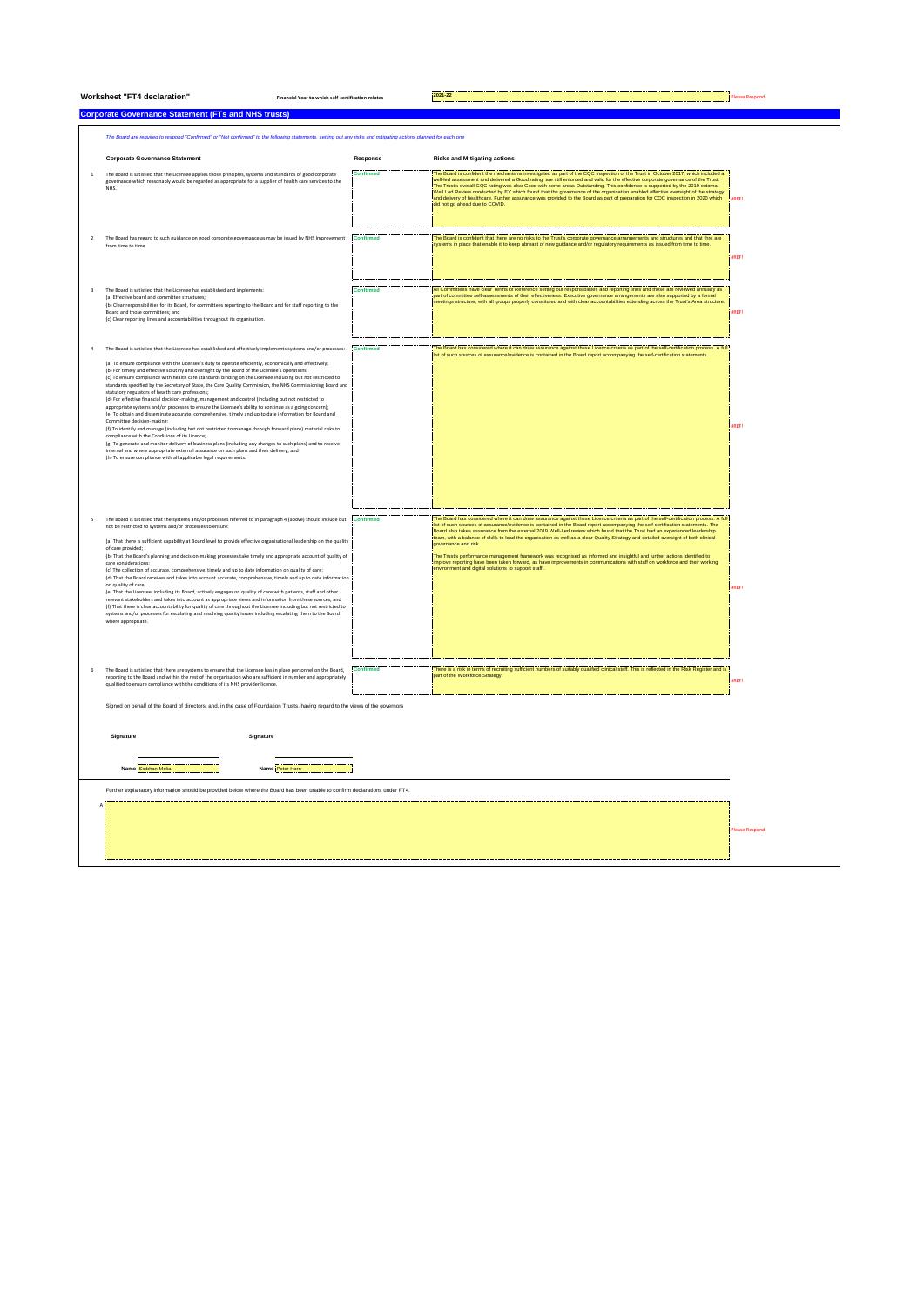Worksheet "Training of governors" **Financial Year to which self-certification relates** Please Respond Please Respond

## **Certification on training of governors (FTs only)**

|   | The Board are required to respond "Confirmed" or "Not confirmed" to the following statements. Explanatory information should be provided where required.<br><b>Training of Governors</b>                                                                                                                  |                       |    |  |  |  |
|---|-----------------------------------------------------------------------------------------------------------------------------------------------------------------------------------------------------------------------------------------------------------------------------------------------------------|-----------------------|----|--|--|--|
| 1 | The Board is satisfied that during the financial year most recently ended the Licensee has provided the necessary training to its<br>Governors, as required in s151(5) of the Health and Social Care Act, to ensure they are equipped with the skills and knowledge they<br>need to undertake their role. | <b>Confirmed</b>      | юк |  |  |  |
|   | Signed on behalf of the Board of directors, and, in the case of Foundation Trusts, having regard to the views of the governors                                                                                                                                                                            |                       |    |  |  |  |
|   | Signature                                                                                                                                                                                                                                                                                                 | Signature             |    |  |  |  |
|   | Name Siobhan Melia                                                                                                                                                                                                                                                                                        | Name Peter Horn       |    |  |  |  |
|   | <b>Capacity Chief Executive</b>                                                                                                                                                                                                                                                                           | <b>Capacity</b> Chair |    |  |  |  |

**Date** 26 May 2022 **Date** 26 May 2022